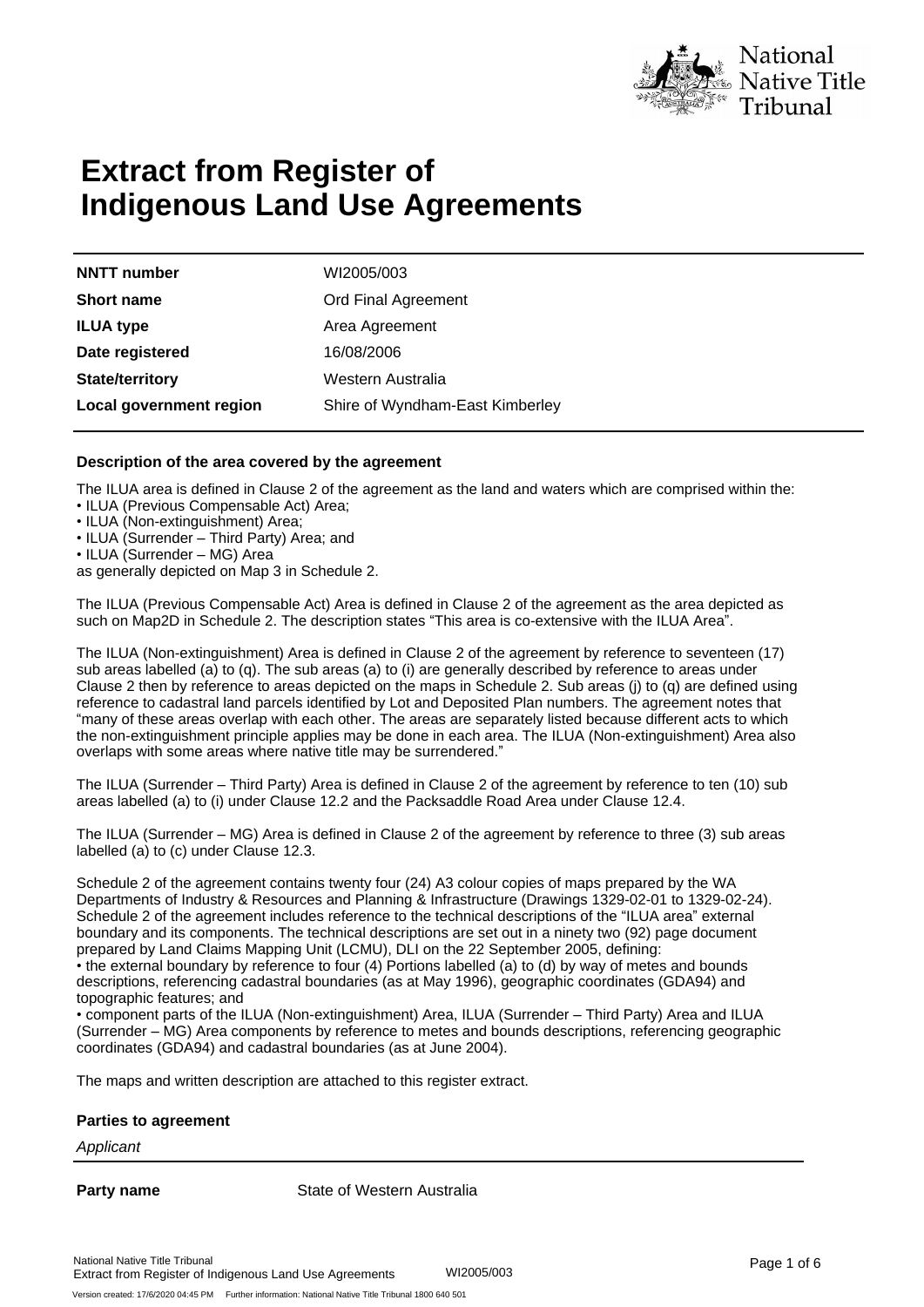| <b>Contact address</b> | Department of the Premier and Cabinet<br>Level 2, Governor Stirling Tower<br>197 St George's Terrace<br>Perth WA 6000                                                                                               |
|------------------------|---------------------------------------------------------------------------------------------------------------------------------------------------------------------------------------------------------------------|
| <b>Other Parties</b>   |                                                                                                                                                                                                                     |
| Party name             | Baines River Cattle Co Pty Ltd (ACN 009 603 516)                                                                                                                                                                    |
| <b>Contact address</b> | c/- Company Secretary<br><b>Consolidated Pastoral Company Pty Ltd</b><br>Level 3, 54 Park Street<br>SYDNEY NSW 2000                                                                                                 |
| Party name             | Ben Ward, Kim Aldus, Frank Chulung, Sheba Dignari, Maggie John,<br>Chocolate Thomas, Danny Wallace, Carol Hapke, Nancy Dilyai, Pamela<br>Simon, Jerry Moore and Paddy Carlton (Miriuwung Gajerrong #4<br>Claimants) |
| <b>Contact address</b> | c/- Kimberley Land Council Aboriginal Corporation<br>PO Box 2145<br><b>BROOME WA 6725</b>                                                                                                                           |
| Party name             | <b>Conservation Commission of Western Australia</b>                                                                                                                                                                 |
| <b>Contact address</b> | Corner Hackett Drive and Australia II Drive<br>CRAWLEY WA 6009                                                                                                                                                      |
| Party name             | Consolidated Pastoral Company Pty Ltd (ACN 010 080 654) and Carlton<br>Hill Pty Ltd (ACN 009 624 159) and Crosswalk Pty Ltd (ACN 009 448 739)                                                                       |
| <b>Contact address</b> | c/- Company Secretary<br>Consolidated Pastoral Company Pty Ltd<br>Level 3, 54 Park Street<br>SYDNEY NSW 2000                                                                                                        |
| Party name             | Kimberley Land Council Aboriginal Corporation                                                                                                                                                                       |
| <b>Contact address</b> | PO Box 2145<br><b>BROOME WA 6725</b>                                                                                                                                                                                |
| Party name             | Miriuwung and Gajerrong #1 (Native Title Prescribed Body Corporate)<br><b>Aboriginal Corporation</b>                                                                                                                |
| <b>Contact address</b> | c/- Kimberley Land Council Aboriginal Corporation<br>PO Box 2145<br>BROOME WA 6725                                                                                                                                  |
| Party name             | Ord River District Cooperative Ltd (ABN 16 026 785 781) and JJ<br>McDonald and Sons Engineering Pty Ltd (ACN 061 012 691)                                                                                           |
| <b>Contact address</b> | c/- Managing Director<br>Ord River District Cooperative Ltd<br>672 Weaber Plains Road<br>KUNUNURRA WA 6743                                                                                                          |
| Party name             | Western Australian Land Authority                                                                                                                                                                                   |
| <b>Contact address</b> | c/- LandCorp<br>Level 3Wesfarmers House<br>40 The Esplanade<br>PERTH WA 6000                                                                                                                                        |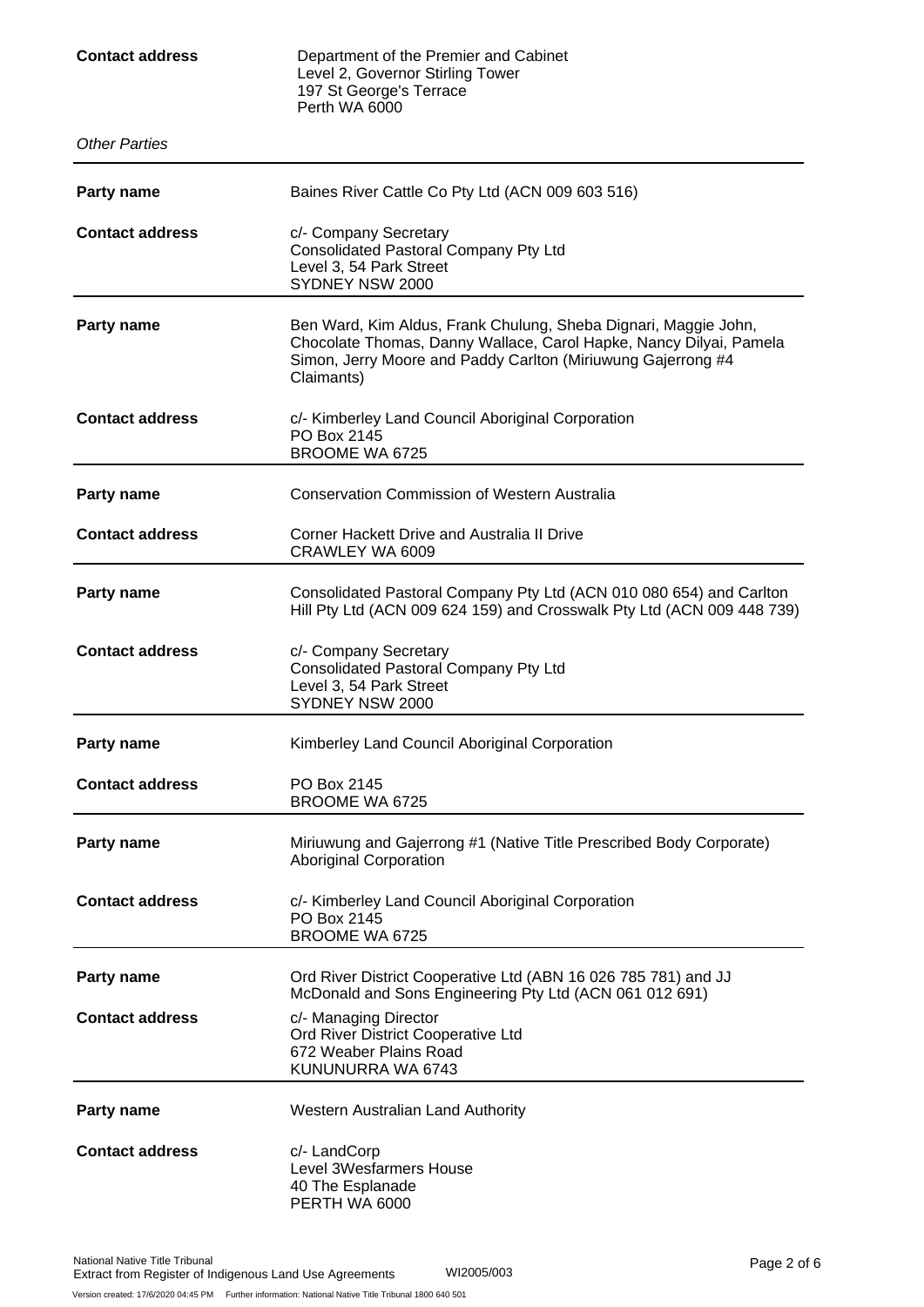| Period in which the agreement will operate |               |  |
|--------------------------------------------|---------------|--|
| <b>Start date</b>                          | not specified |  |
| <b>End Date</b>                            | not specified |  |

# **Statements of the kind mentioned in ss. 24EB(1) or 24EBA(1) or (4)**

Clause 12.1(1) Part 2 Division 3 Subdivision P of the NTA [Native Title Act 1993 (Commonwealth)] does not apply in relation to anything done under this clause 12.

Clause 12.2(1) The Parties consent to the State transferring or granting to any person (including the State, LandCorp or any instrumentality or agency of the State) a freehold title or lease in any part of the following areas ("ILUA (Surrender - Third Party) Area") for the following purposes:

(a) the M2 Maximum Farm Area (not including the M2 Extinguished Area) - for agriculture;

(b) the Green Swamp Acquisition Area and the Green Swamp Additional Acquisition Area - for agriculture;

(c) the Ord West Bank Development Area except the Old Station Billabong Buffer Area, the Ord West Bank Special Buffer Area A and the Ord West Bank Special Buffer Area B - for agriculture;

(d) the Ord East Bank Acquisition Area - for agriculture;

(e) the Packsaddle Agriculture Area - for agriculture;

(f) the Mantinea Development Area (not including the area of Reserves 1061 and 18810) - for agriculture; and for residential, rural residential, commercial and industrial purposes and associated purposes;

(g) the Kununurra Additional Acquisition Area - for residential, commercial and industrial purposes and associated purposes;

(h) the Government Land Acquisition Area - for government purposes (including the construction, maintenance and use of public works as defined in the Public Works Act 1902 (WA)) and associated purposes; and

(i) the CPC Freehold Surrender Area and reserve 1166 - for the transfer of freehold title to the CPC Freehold Area to CPC.

Clause 12.2(2) Upon a transfer or grant in accordance with clause 12.2(1) native title is surrendered and extinguished in the land and waters the subject of the transfer or grant.

Clause 12.3(1) The Parties consent to the State transferring to the MG Corporation freehold titles in any parts of the following areas:

(a) Packsaddle Freehold Area;

(b) East Kununurra Additional Area; and

(c) Portion of Former Kununurra Lot 239.

Clause 12.3(2) Upon a transfer in accordance with clause 12.3(1) native title is surrendered and extinguished in the land and waters the subject of the transfer.

Clause 12.4(1) The Parties consent to the construction by any person of a road and associated infrastructure within a corridor up to 40 metres wide within the Packsaddle Road Area to be nominated in writing by the State to the MG Corporation prior to commencement of construction.

Clause 12.4(3) Upon the nomination of the corridor in accordance with clause 12.4(1), native title is surrendered and extinguished in the area of the corridor.

Clause 13.2(1) Part 2 Division 3 Subdivision P of the NTA does not apply in relation to anything done under this clause 13.

Clause 13.3 (1) Except in relation to any land the subject of paragraph 9.1 (exclusive possession) of the MG#1 Determination, the Parties consent to the State doing acts under this deed within the Ord Irrigation Scheme Area which would otherwise be the subject of subsections 24KA(1), (1A), (2), (3) and (4) of the NTA for the purposes of or associated with:

(a) the development of the M2 Development Area, the Green Swamp Acquisition Area and the Green Swamp Additional Acquisition Area and the Green Swamp Extinguished Area, the Mantinea Development Area, the Ord West Bank Development Area, the Ord East Bank Acquisition Area or the Packsaddle Acquisition Area for agriculture;

(b) the development of the Kununurra Additional Acquisition Area and the Mantinea Development Area for residential, commercial and industrial purposes;

(c) the development of the Government Land Acquisition Area for government purposes; and

(d) the grant or transfer of freehold in the CPC Freehold Area to CPC, and that such acts will be valid.

Clause 13.3(3) Without limiting clause 13.3(1), the Parties acknowledge and agree that, notwithstanding the existence of native title, the State may:

(a) drill wells or bores in the Ord Irrigation Scheme Area for the purposes of geotechnical or hydrological investigations; and

(b) conduct any other examination or survey under section 34 of the LAA within the Ord Irrigation Scheme Area.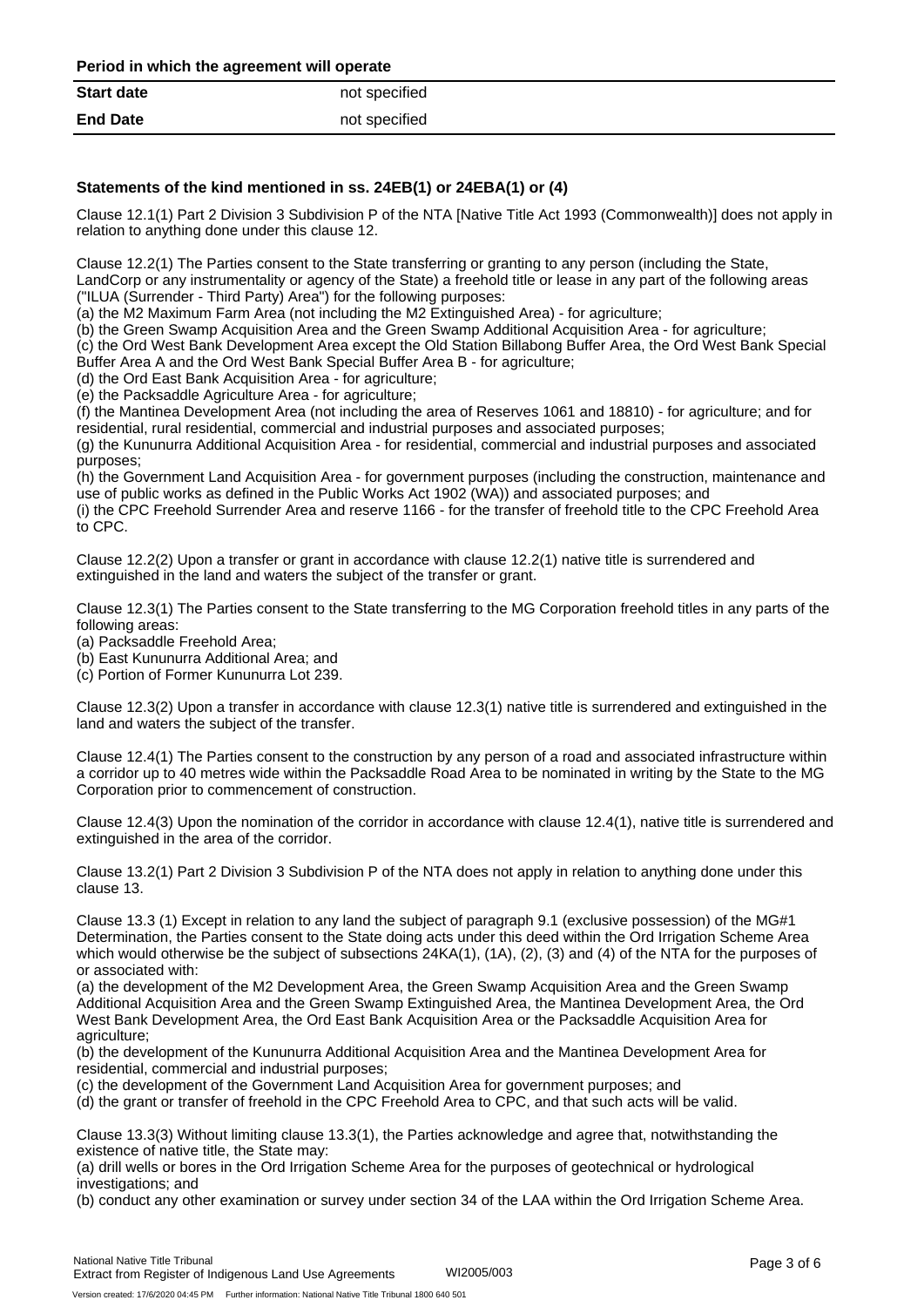Clause 14.2(1) Part 2 Division 3 Subdivision P of the NTA does not apply in relation to anything done under this clause 14.

Clause 14.3(1) The Parties consent to the State transferring to the MG Corporation freehold titles in the following parts of the ILUA (Non-extinguishment) Area:

(a) the M2 Development Area (not including the M2 Extinguished Area) in accordance with clause 31;

(b) the Ord West Bank Development Area in accordance with clause 33; (c) the Mantinea Development Area (not including the area of Reserves 1061 and 18810) in accordance with clause 32;

(d) Geeboowama CLA on Deposited Plan 35249, Lot 923;

(e) Janama Springs CLA (to the extent it is not within reserve 1063) on Deposited Plan 35248, Lot 925;

(f) Yuna Springs CLA (to the extent it is not within reserve 1063) on Deposited Plan 35248, Lot 926;

(g) Munthanmar CLA on Deposited Plan 35949, Lot 928;

(h) Jimbilum CLA on Deposited Plan 26369, Lot 859;

(i) Yirrallalem 1 CLA on Deposited Plan 35245, Lot 936;

(j) Yirrallalem 2 CLA on Deposited Plan 35246, Lot 937; and

(k) subject to clause 43.8, Wesley Springs CLA on Deposited Plan 36331.

Clause 14.3(2) The Parties consent to the State transferring to Wirrum Aboriginal Corporation the Bell Springs CLA and easement access to Bell Springs CLA on Deposited Plan 35250, Lot 930.

Clause 14.3(3) The Parties consent to the State transferring to the MG Corporation easement access in the following parts of the ILUA (Non-Extinguishment) Area:

(a) easement access to Geeboowama CLA on Deposited Plan 35249, Lot 923;

(b) easement access to Janama Springs CLA (to the extent it is not within reserve 1063) on Deposited Plan 35248, Lot 925;

(c) easement access to Yuna Springs CLA (to the extent it is not within reserve 1063) on Deposited Plan 35248, Lot  $926$ 

(d) easement access to Munthanmar CLA on Deposited Plan 35949, Lot 928;

(e) easement access to Jimbilum CLA on Deposited Plan 26369, Lot 859;

(f) easement access to Yirrallalem 1 CLA on Deposited Plan 35245, Lot 936; and

(g) easement access to Yirrallalem 2 CLA on Deposited Plan 35246, Lot 937.

Clause 14.3(4) The Parties consent to the State transferring to the MG Corporation freehold titles in the New Conservation Areas.

Clause 14.4(1) The Parties consent to the State creating reserves in the areas referred to in clause 12.2(1) for the respective purposes referred to in clause 12.2(1) prior to the surrender of native title in accordance with this deed, and to the placing of the care control and management of any such reserve with any person.

Clause 14.4(2) Except in relation to any land the subject of paragraph 9.1 (exclusive possession) of the MG#1 Determination, the Parties consent to the State and any other person (including a management body under a reserve) granting any licence, easement or profit a prendre, or doing any other act (including a Quarrying Future Act but not including a Mining Future Act) in the areas referred to in clause 12.2(1) prior to the surrender of native title in accordance with this deed, for the respective purposes referred to in clause 12.2(1) and for the purposes of extraction of raw materials.

Clause 14.5(1) The Parties consent to:

(a) the State creating reserves in the areas referred to in clause 14.3(1)(a)-(c) for the purposes of buffer and infrastructure and associated purposes prior to the transfer of freehold title to those areas in accordance with this deed, and to the placing of the care control and management of any such reserve with any person; and (b) the MG Corporation granting leases of the areas referred to in clause 14.3(1)(a)-(c) to an EME.

Clause 14.5(2) Except in relation to any land the subject of paragraph 9.1 (exclusive possession) of the MG#1 Determination the Parties consent to the State and any other person (including a management body under a reserve) granting any licence, easement or profit a prendre, or doing any other act (including a Quarrying Future Act but not including a Mining Future Act) in the areas referred to in clause 14.3(1)(a)-(c) prior to the transfer of freehold title to those areas in accordance with this deed, for the purposes of buffer and infrastructure, extraction of raw materials, and associated purposes.

Clause 14.5(3) If freehold has been transferred to the MG Corporation under clause 14.3(1)(a)-(c) then, without prejudice to any rights or entitlements arising under the Mining Act 1978 (WA), the LAA or otherwise in respect of the MG Corporation's ownership of that freehold title, the Parties consent to the State doing any Mining Future Act or Quarrying Future Act in the area of such a freehold title.

Clause 14.6(1) Except in relation to any land the subject of paragraph 9.1 (exclusive possession) of the MG#1 Determination, the Parties consent to the State creating reserves in the Raw Materials Areas and the M2 Raw Materials Areas and any Additional Raw Materials Areas for the purposes of extracting raw materials, and to the placing of care control and management of such reserves with any person.

Clause 14.6(2) The Parties consent to the State granting to any person (including the State or any instrumentality or agency of the State) a lease, licence, easement, profit a prendre or other interest (including a Quarrying Future Act but not including a Mining Future Act) in the Raw Materials Areas and the M2 Raw Materials Areas and any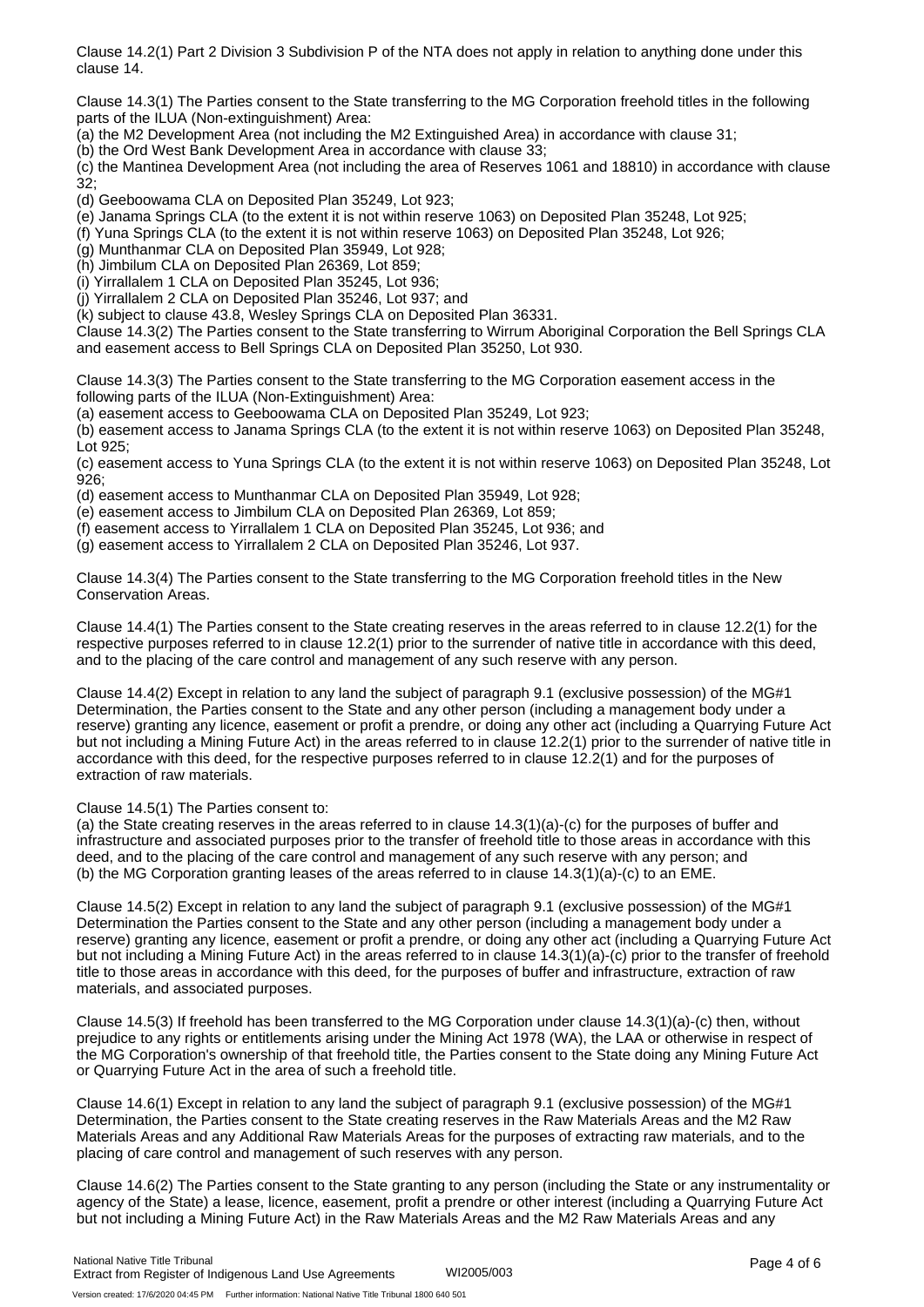Additional Raw Materials Areas for the purposes of extracting raw materials.

Clause 14.7 Except in relation to any land the subject of paragraph 9.1 (exclusive possession) of the MG#1 Determination and without limiting clauses 14.4, 14.5 and 14.6, the Parties consent to the State:

Clause 14.7(1) by its officers employees agents and contractors, entering upon the land and waters in the Ord Irrigation Scheme Area and performing such works in relation to the development of the land for the purposes referred to in clause 12.2(1) as the State (in its absolute discretion) thinks fit;

Clause 14.7(2) by instrument in writing, authorising any other person to enter upon the land and waters in the Ord Irrigation Scheme Area and perform such works in relation to the development of the land for the purposes referred to in clause 12.2(1) as that person (in their absolute discretion) thinks fit; and

Clause 14.7(3) granting to any person (including the State or any instrumentality or agency of the State) a lease, licence, easement or profit a prendre, and creating any reserve or doing any other act which affects native title, in the Ord Irrigation Scheme Area for the purposes of constructing and operating irrigation infrastructure (including, without limitation, pumping stations and pipes to supply water from the Ord River to the Ord East and West Bank Development Area and the Mantinea Development Area).

Clause 14.8(1) The Parties consent to:

(a) the State creating reserves in the New Conservation Areas for the purposes of conservation and traditional Aboriginal uses, and placing the care control and management of the reserves with the Conservation Commission; (b) the MG Corporation granting leases of the New Conservation Areas to the State; and (c) the State, the Conservation Commission, CALM and the MG Corporation entering into management agreements, and creating management plans, under the CALM Act in relation to the New Conservation Areas.

Clause 14.8(2) If freehold has been transferred to the MG Corporation under clause 14.3(4) then, without prejudice to any rights or entitlements arising under the Mining Act 1978 (WA) or otherwise in respect of the MG Corporation's ownership of that freehold title, the Parties consent to the State doing any Mining Future Act or Quarrying Future Act in a New Conservation Area which is the subject of such a freehold title.

Clause 14.9(1) The Parties consent to the State creating reserves within the Mantinea Foreshore Reserve Area and the Ord West Bank Foreshore Reserve Area for the purposes of public access and recreation and protection of Aboriginal heritage, and placing the care control and management of such reserves with the Shire of Wyndham-East Kimberley or with any officer, agency, instrumentality or statutory authority of the State.

Clause 14.9(2) The Parties consent to the State creating a reserve within the Packsaddle Creek Reserve Area for the purposes of recreation and watercourse protection, and placing the care control and management of such reserves with the Shire of Wyndham-East Kimberley or with any officer, agency, instrumentality or statutory authority of the State.

Clause 14.10(1) The Parties consent to the State granting grazing licences under section 91 of the LAA to CPC or its nominee, in accordance with the State's obligations under the Land Exchange Agreement, within any area surrendered under clause 54.1 other than the Community Living Areas, the East Kununurra Additional Area, Kununurra Additional 29 Acquisition Area, the Government Land Acquisition Area, Zimmerman Area, Weaber Area, Livistona Area, Pincombe Area and Ningbing West Area.

Clause 14.10(2) The Parties consent to the State granting licences, easements or rights of way to CPC or its nominee within any part of the areas the subject of clause 14.10(1) in accordance with clause 54.3.

Clause 14.10(3) The Parties consent to the State granting an easement over part of the Ord West Bank Development Area (except any part of that area falling within the Ord West Bank Special Buffer Area A, Ord West Bank Special Buffer Area B or the Old Station Billabong Buffer Area) to allow access from the Ivanhoe Crossing to the CPC Freehold Area.

Clause 15(1) If freehold has been transferred to the MG Corporation under clause 14.3(1)(a)-(c) then the Parties consent to the State issuing a taking order under the LAA to extinguish native title in an area the subject of such a freehold title for the purposes of agriculture provided that:

(a) the taking order is consistent with the laws of the State and any environmental conditions or approvals relating to the Buffer Areas; and

(b) that the area the subject of the taking order does not include or is not reasonably expected to include Aboriginal Sites.

Note: This does not affect rights as a holder of freehold title.

Clause 15(2) Part 2 Division 3 Subdivision P of the NTA does not apply in relation to anything done under clause 15(1).

# **Attachments to the entry**

[WI2005\\_003 - Area Description.pdf](http://www.nntt.gov.au/searchRegApps/NativeTitleRegisters/ILUA%20Register/2005/WI2005.003/WI2005_003%20-%20Area%20Description.pdf) [WI2005\\_003 - Schedule 2 Maps 1, IA and 1B.pdf](http://www.nntt.gov.au/searchRegApps/NativeTitleRegisters/ILUA%20Register/2005/WI2005.003/WI2005_003%20-%20%20Schedule%202%20%20Maps%201,%20IA%20and%201B.pdf)